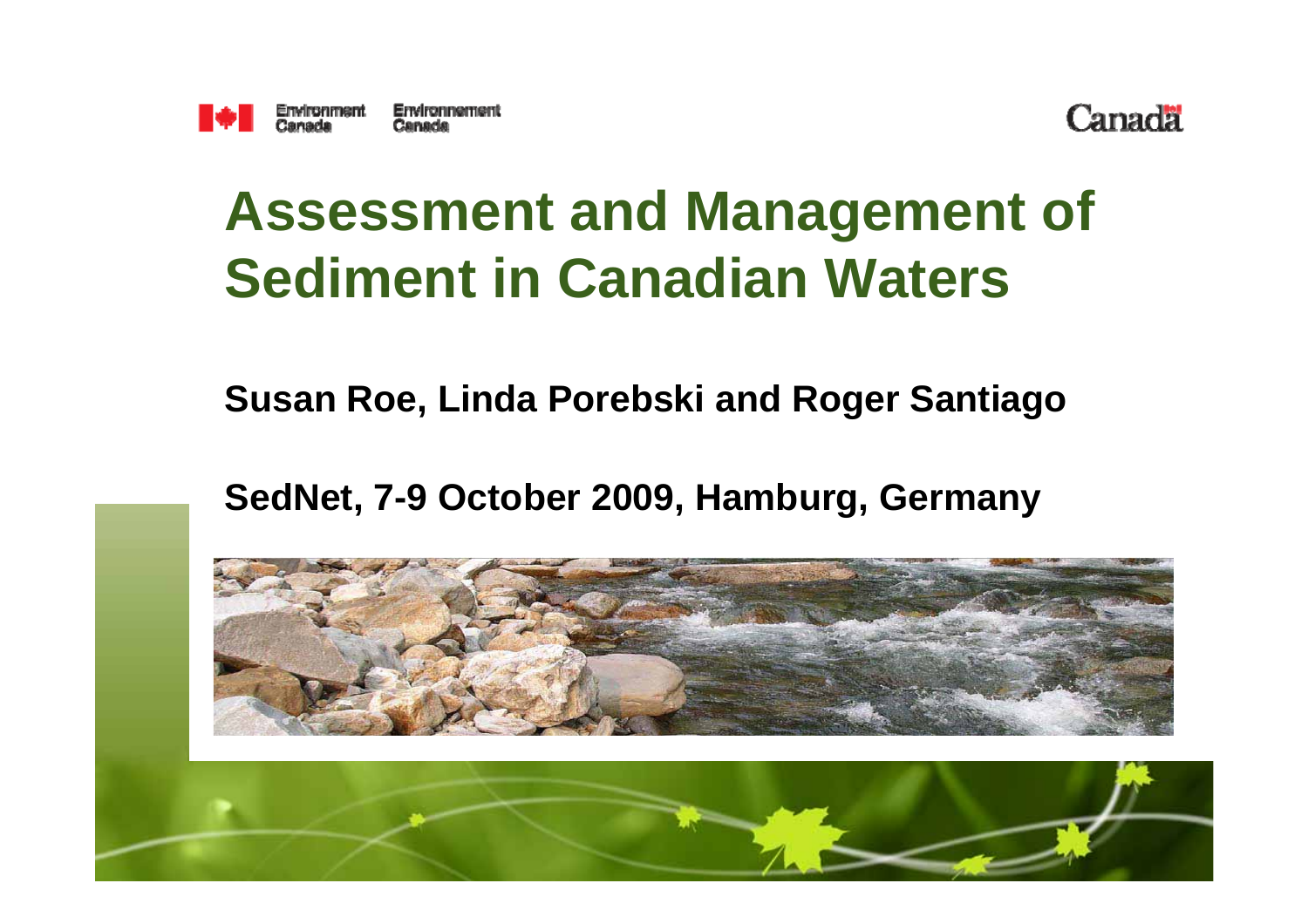#### **Outline**

- Federal Regulatory Programs (2 examples)
	- 1. Disposal at Sea
	- 2. Chemicals Management Plan
- Non-regulatory Program (2 examples) A. Federal Contaminated Sites Action PlanB. Canadian Sediment Quality Guidelines
- Tools (3 examples)
	- **Sediment Quality Index**
	- II. Decision-making Framework for Contaminated Sediment
	- III. Data Management Systems CABIN



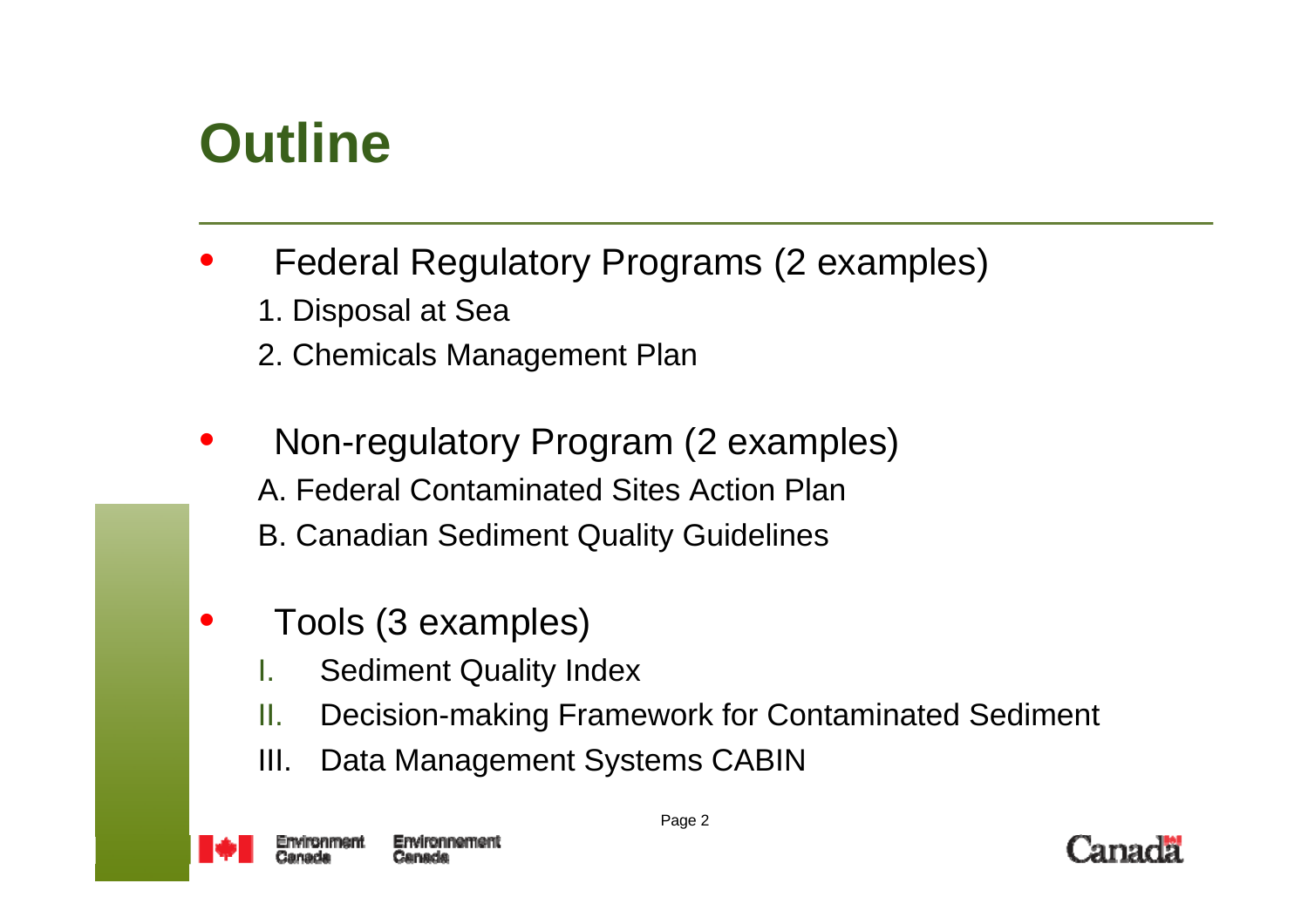# **Current Situation in Canada**

- Federal government has full or shared responsibility for coastal & marine waters, boundary waters & north of 60º parallel.
- Sediment protection, dredging, disposal at sea & clean-up are assessed & managed separately
- Protection & remediation goals vary by program & site





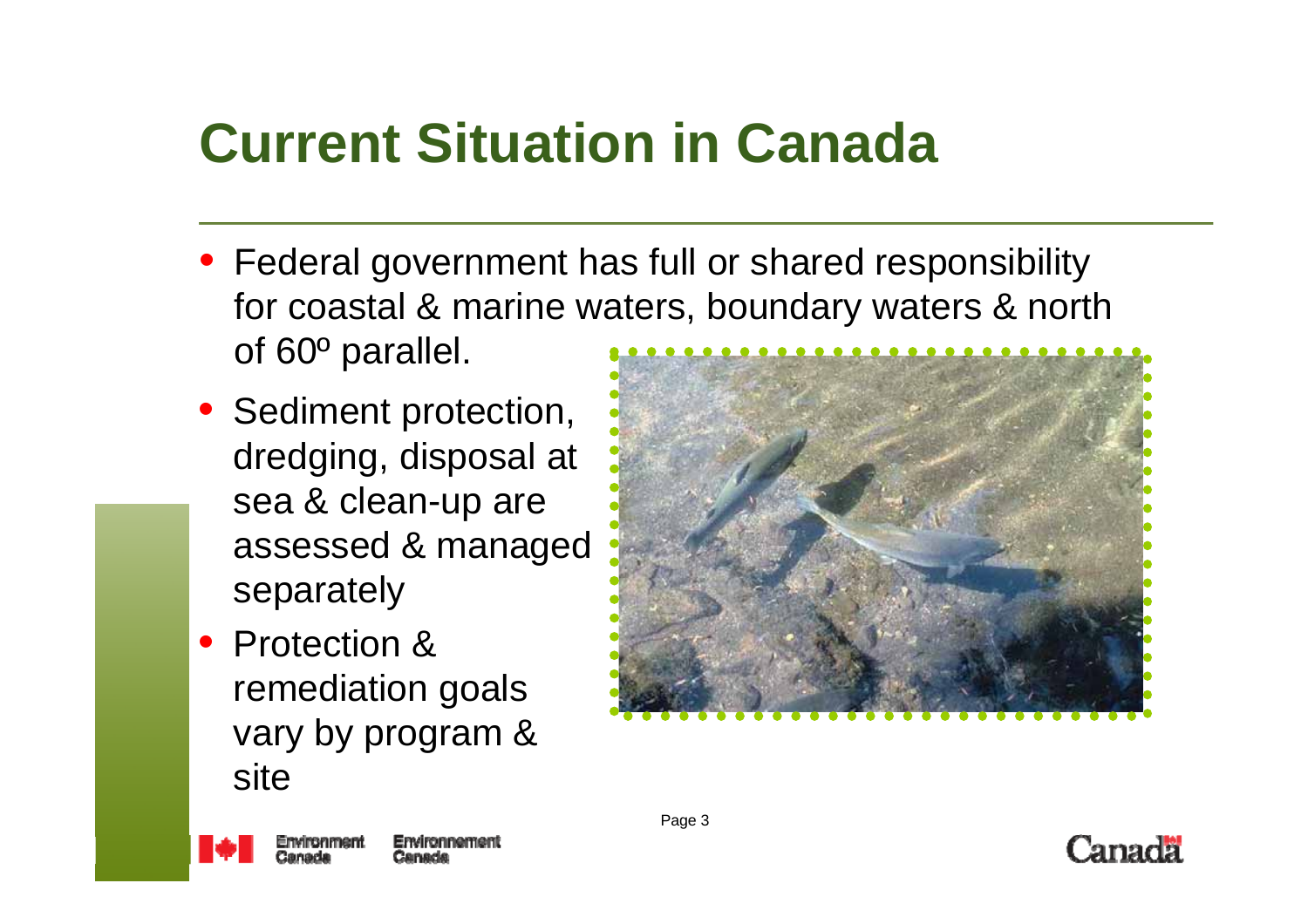# **1. Disposal at Sea**

- Under the *Canadian Environmental Protection Act, 1999* (CEPA) "disposal at sea" is the deliberate disposal of approved substances at sea from ships, aircraft, platforms or other structures.
- a permit system controlling the disposal of waste and other matter at sea.
- permit is granted following a detailed assessment and sets conditions to protect the marine environment and human health.
- Each year in Canada, 2-3 million tonnes of material are disposed at sea, under this system, permits have been issued since 1975.
	- Mostly dredged material that must be moved to keep shipping channels and harbours clear for navigation and commerce
	- Also fisheries waste, ships, inert matter, uncontaminated organic matter and bulky substances.
	- discharges from land or from normal ship operations (such as bilge water) are not considered disposal at sea, but are subject to other controls



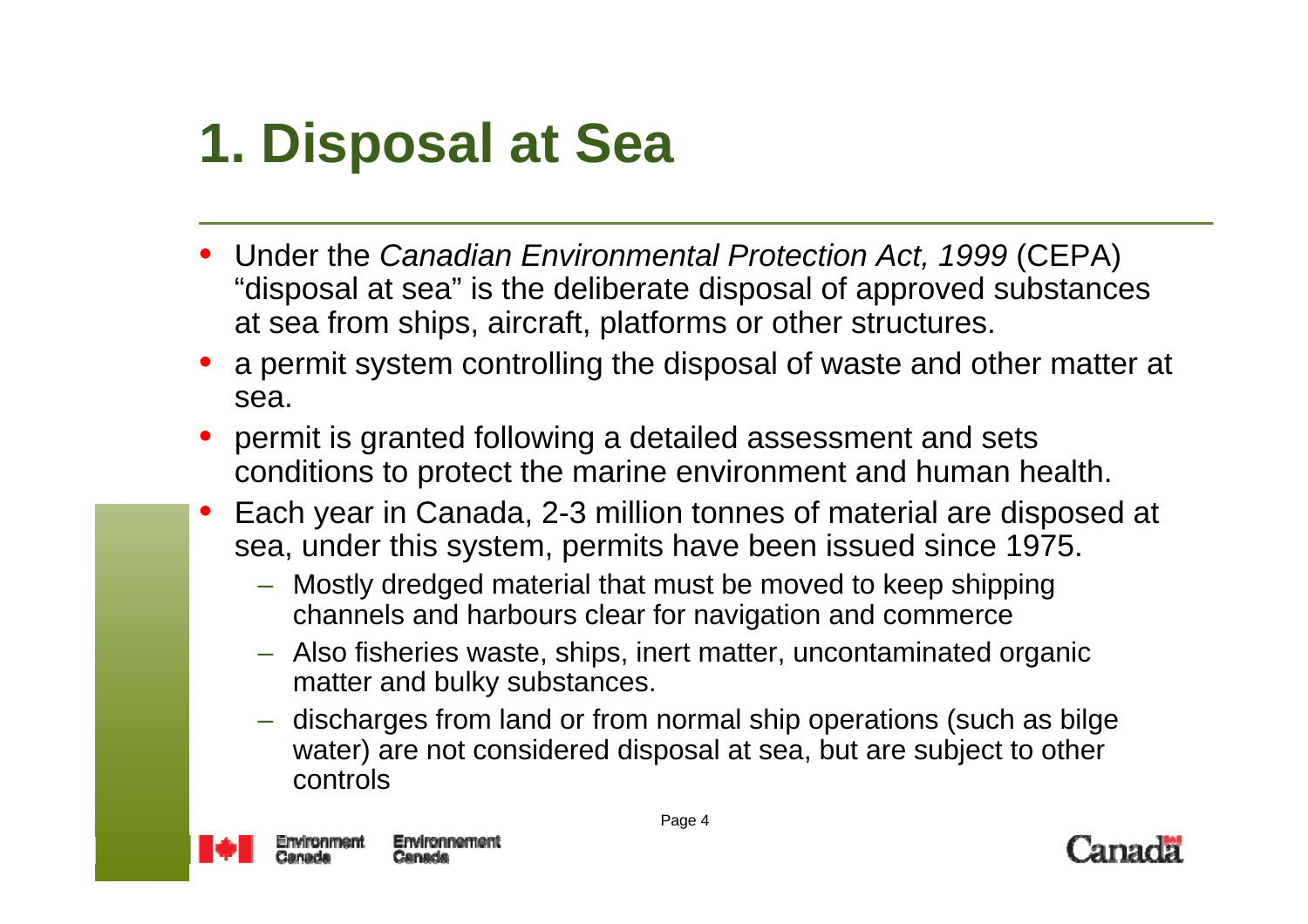



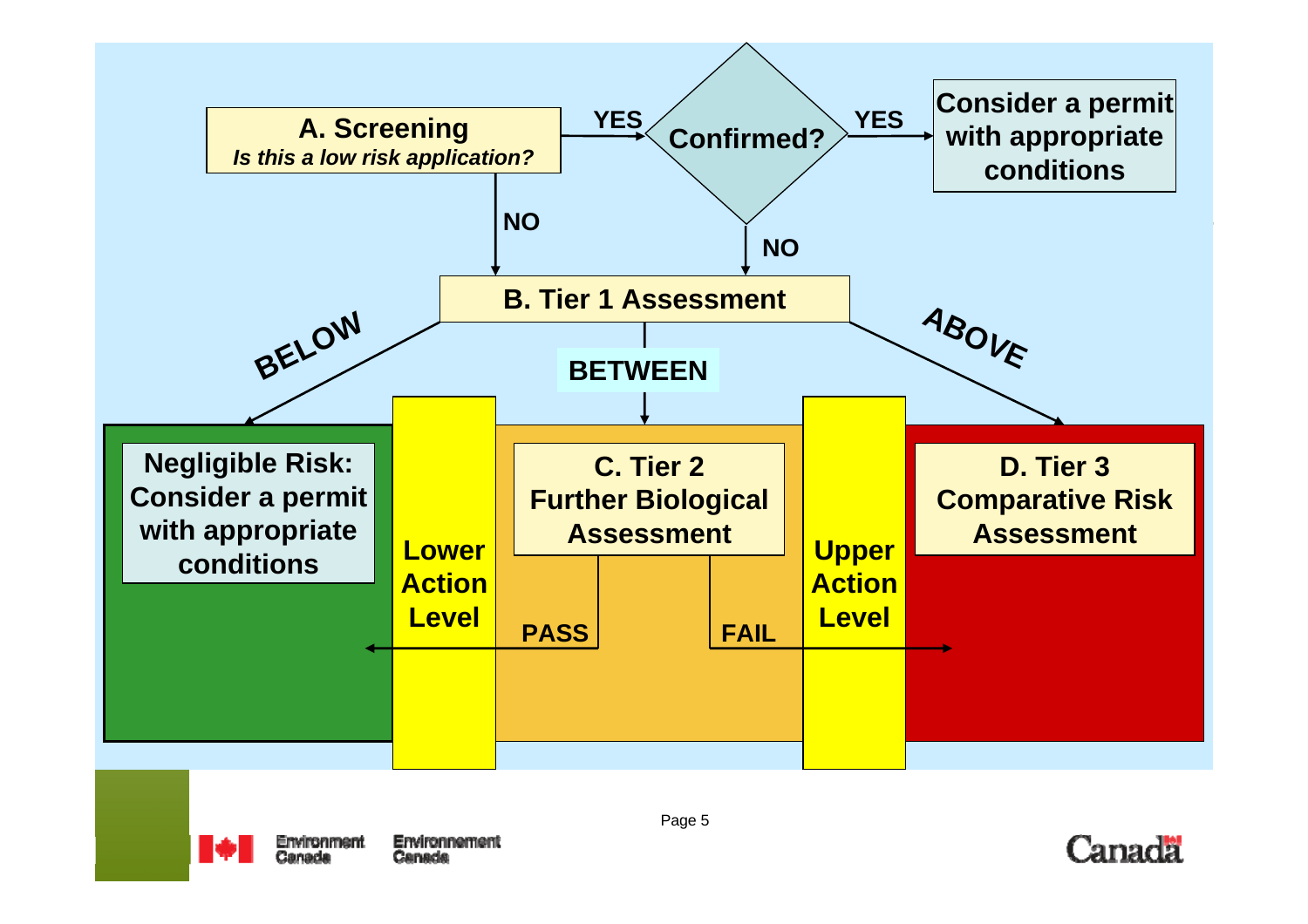#### **Tier 3. COMPARATIVE RISK ASSESSMENT**

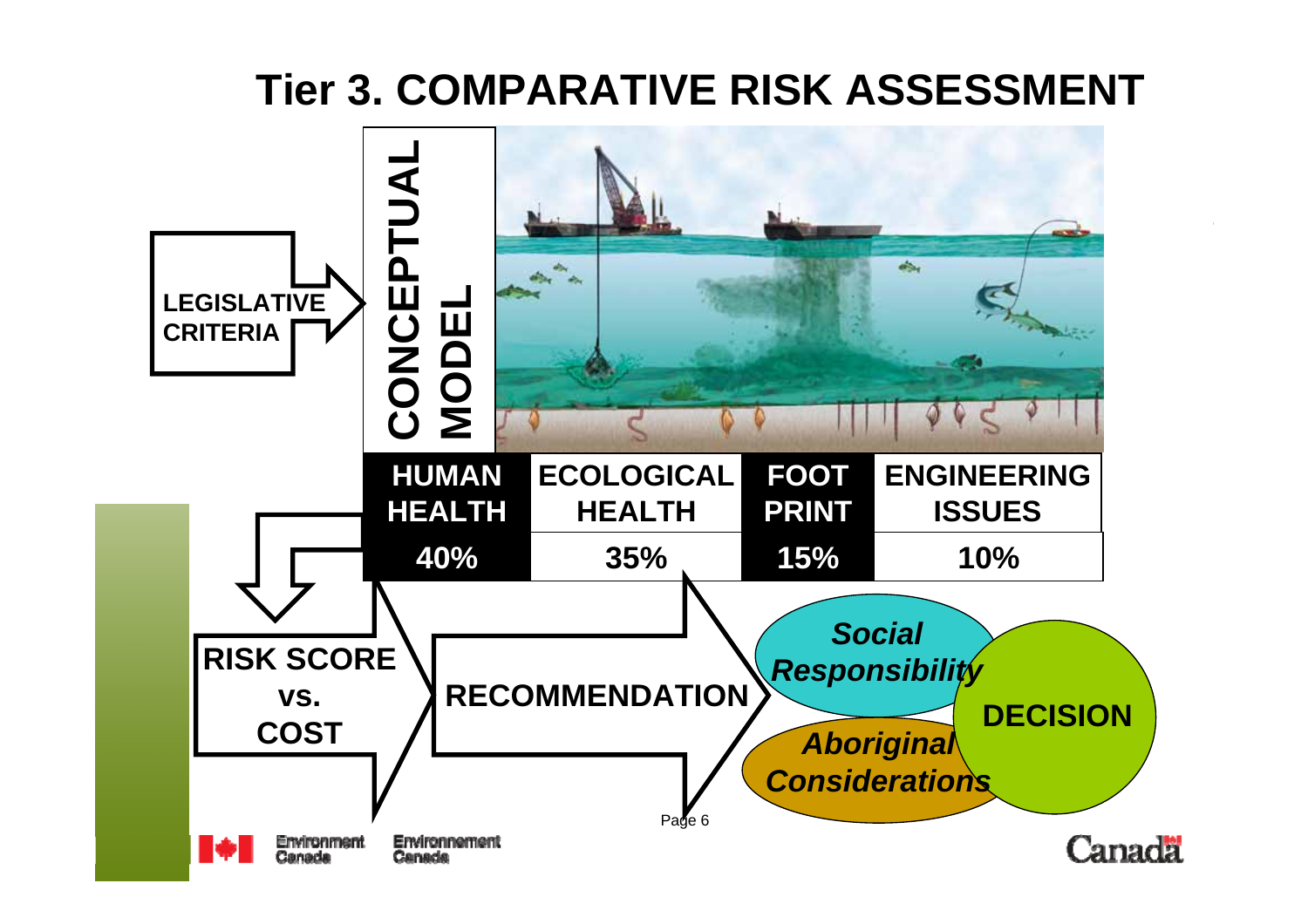### **2. Chemicals Management Plan (CMP)**

- Chemicals are "screened-in" via the categorisation of the CEPA Domestic Substances List (DSL)
	- 4,000 of 23,000 substances require further attention
	- 800 of these relevant to water
- Risk Assessment
	- $-$  Risk Quotient = Estimated Exposure  $\div$  Probable No-effect Concentration (PNEC)
- Risk Management
	- Variety of Management and Control Instruments
	- E.g., Pollution Prevention Plans, Performance Agreements
- Federal Environmental Quality Guidelines
	- $-$  Role in both RA (= PNEC) and RM (as performance benchmarks)



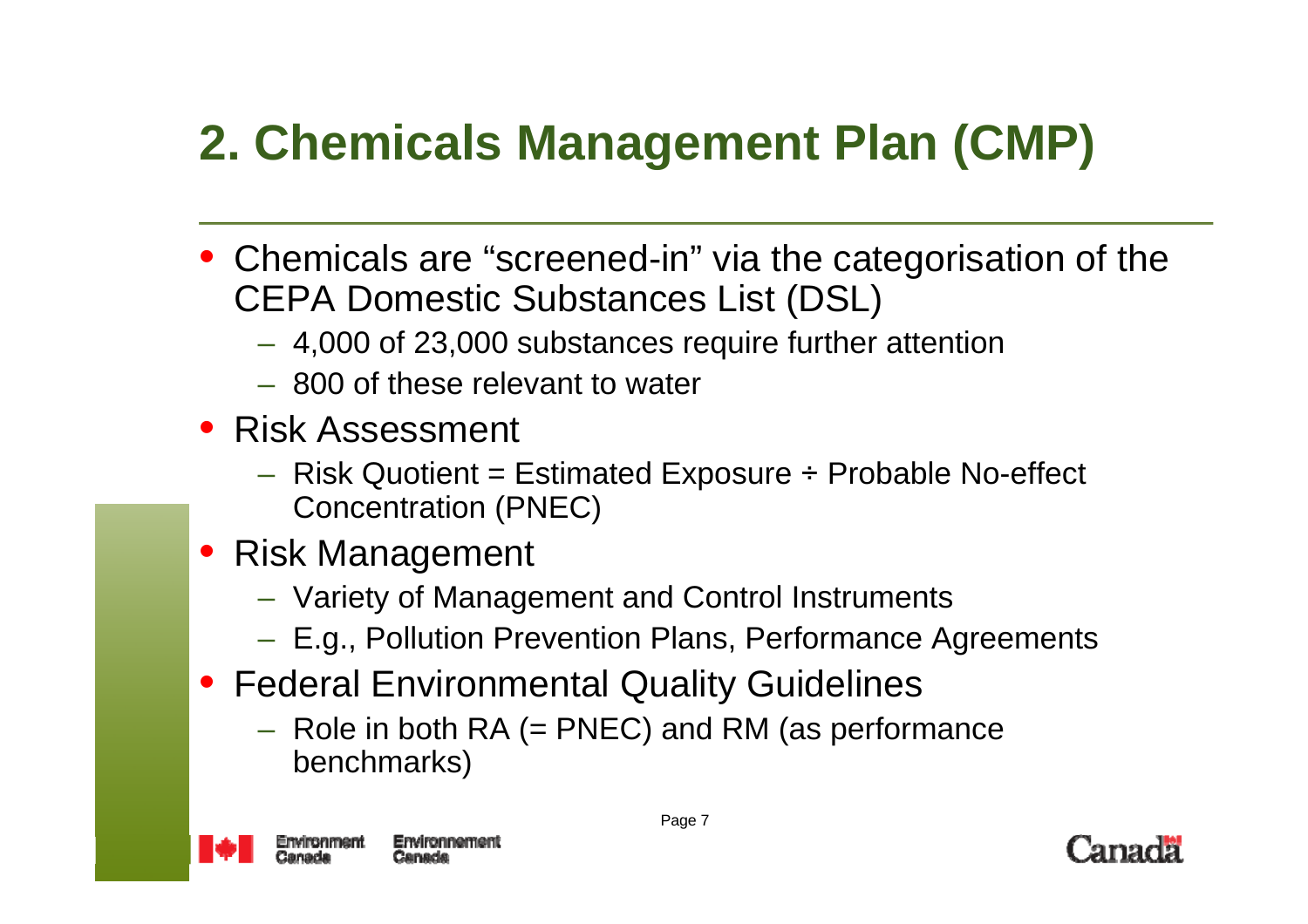#### **A. Federal Contaminated Sites Action Plan**

- Aquatic Sites Classification System
	- to prioritize aquatic contaminated sites for action (immediate remediation, site-specific risk assessment, no action)
	- Customized tools in MS EXCEL
- Framework for Addressing Federal Aquatic Contaminated Sites (under development)





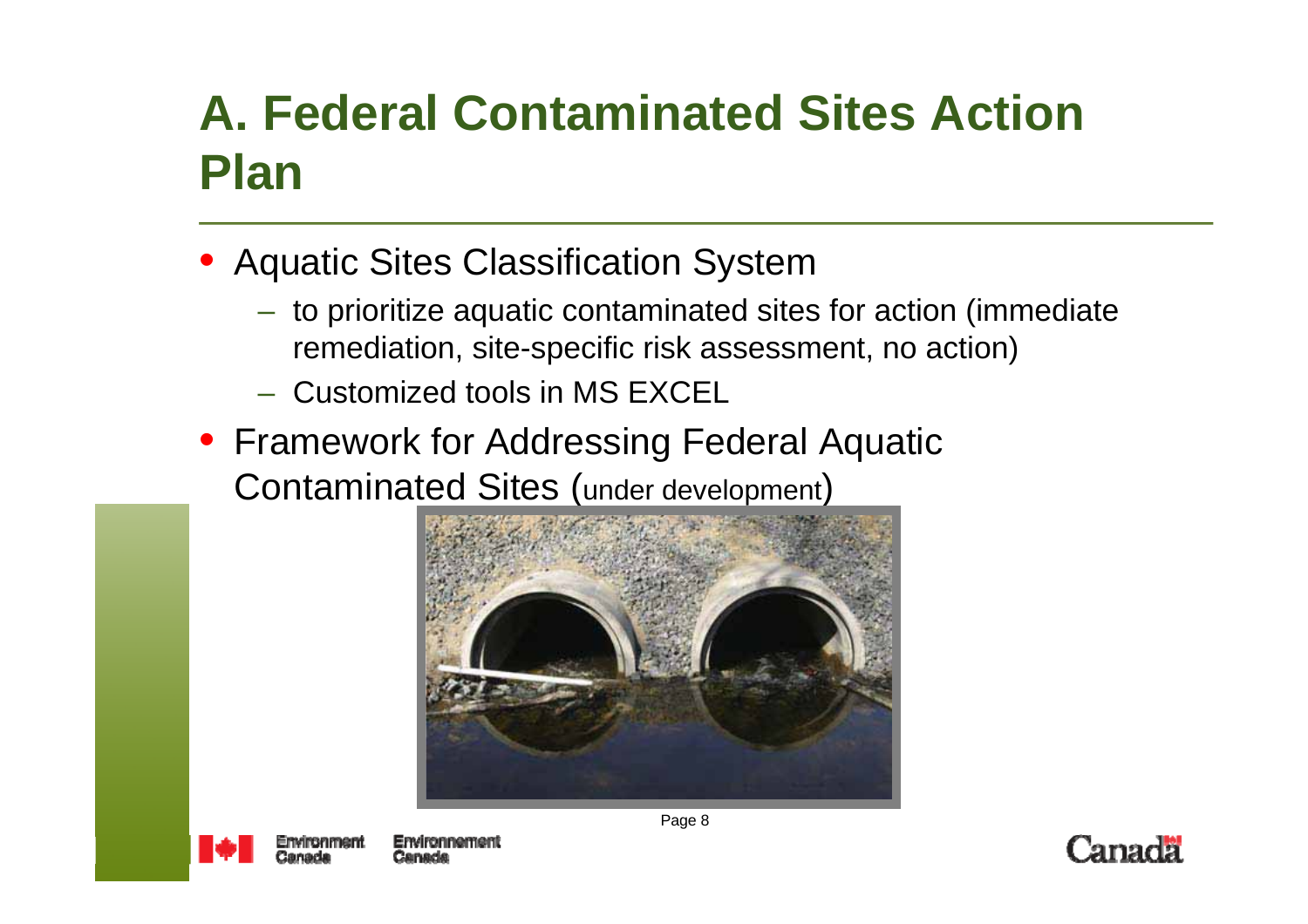## **Aquatic Sites Classification System**





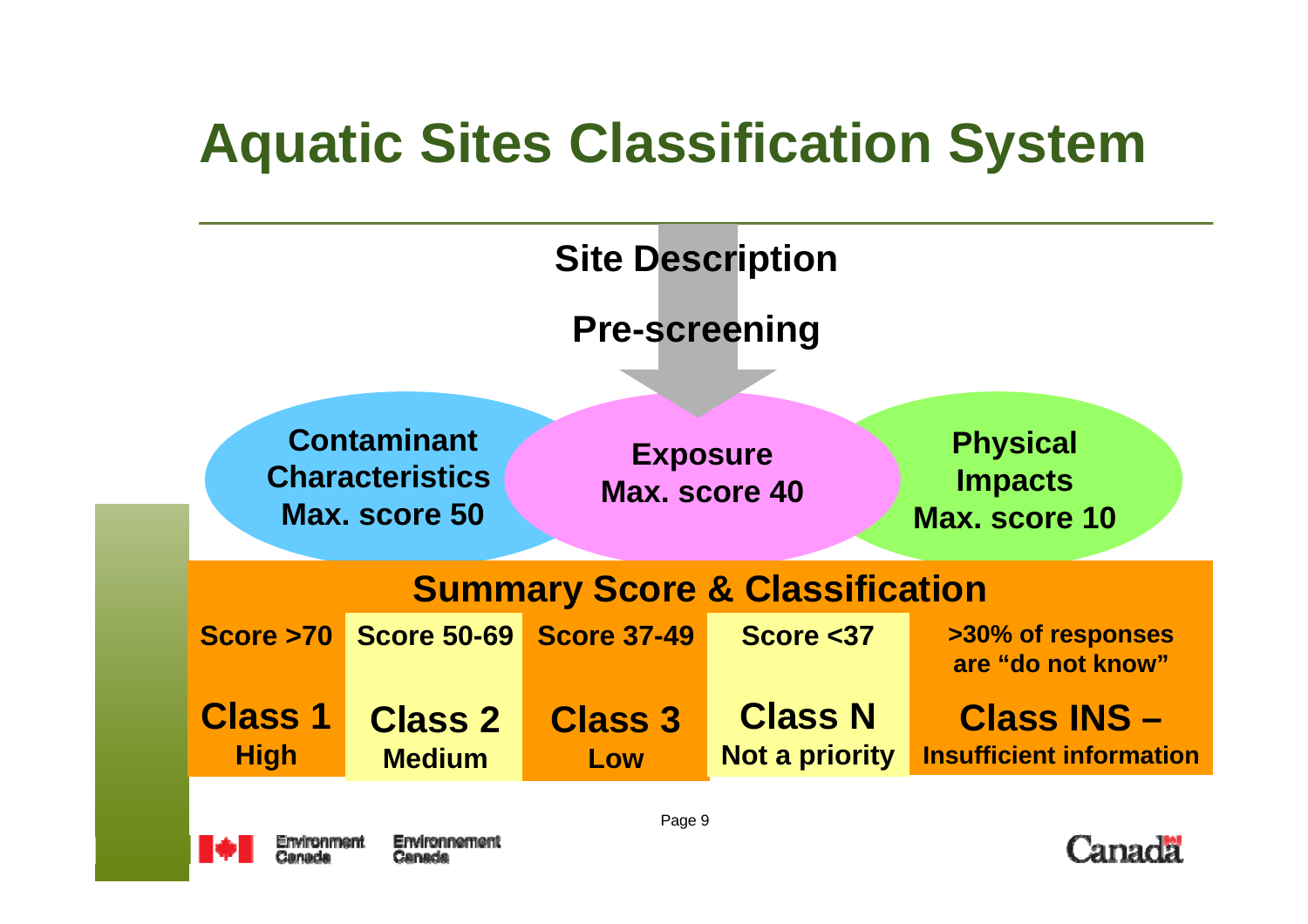#### **FRAMEWORK FOR MANAGEMENT OF AQUATIC CONTAMINATED SITES**

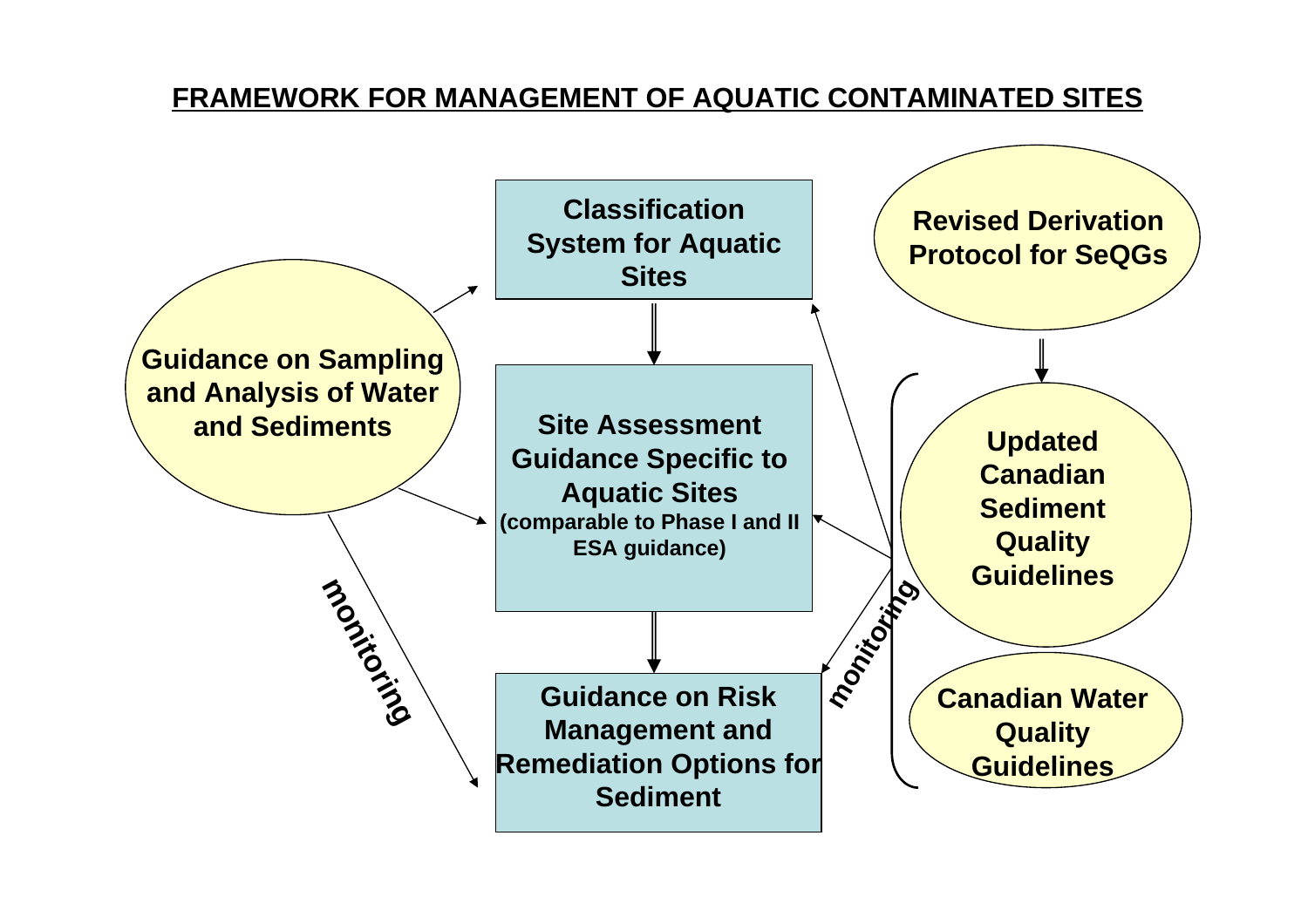#### **B. Canadian Sediment Quality Guidelines**

- Developed by a national committee (federal, provincial, territorial)
- Protects all aquatic life and their life cycle during indefinite exposure to substances in bed sediments
- Protocol for derivation and most values published in 1995
- Undergoing re-assessment





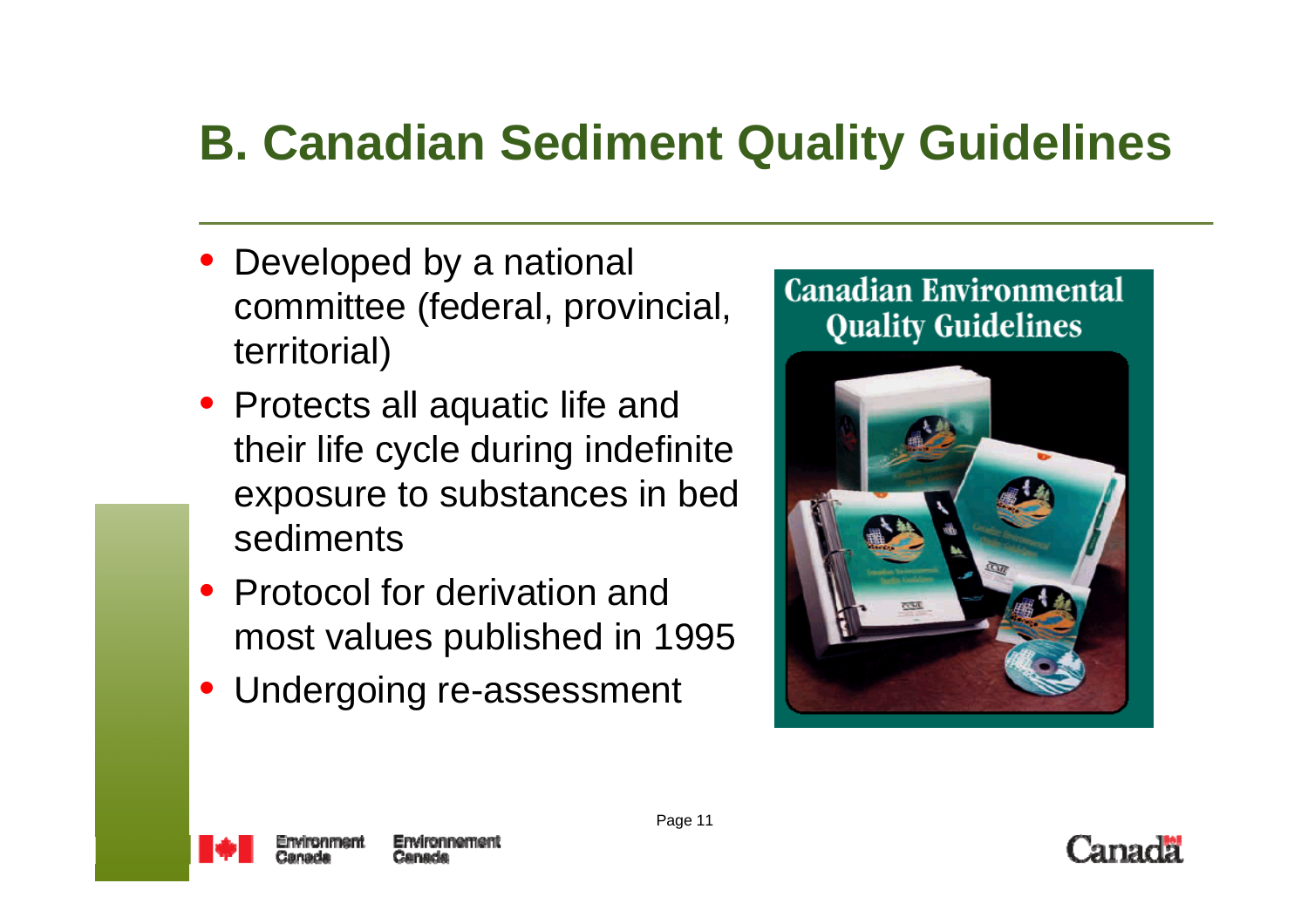# **I. Sediment Quality Index (SeQI)**

- Integrates sediment chemistry data into a single metric
- Scores levels of multiple sediment contaminants relative to guideline or target from 0 (low quality) to 100 (high quality)
	- Scope (# of contaminants)
	- Frequency (how often either over time or area)
	- Amplitude (by how much)
	- It does NOT consider dose-response curves
- Based on CCME Water Quality Index
- First applied to Sediment by Grapentine, Marvin, and Painter, 2002



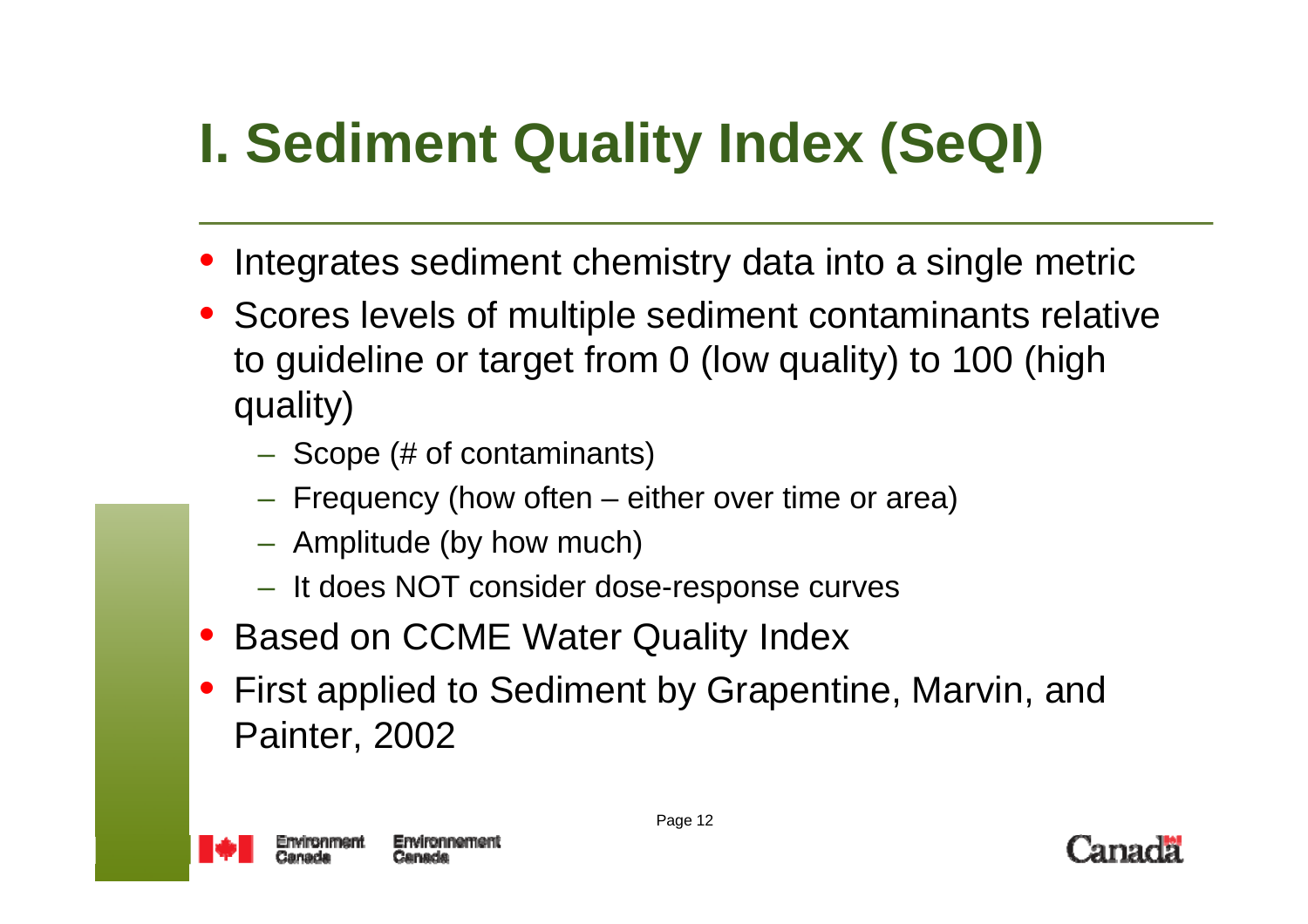#### **Sediment Quality Index**

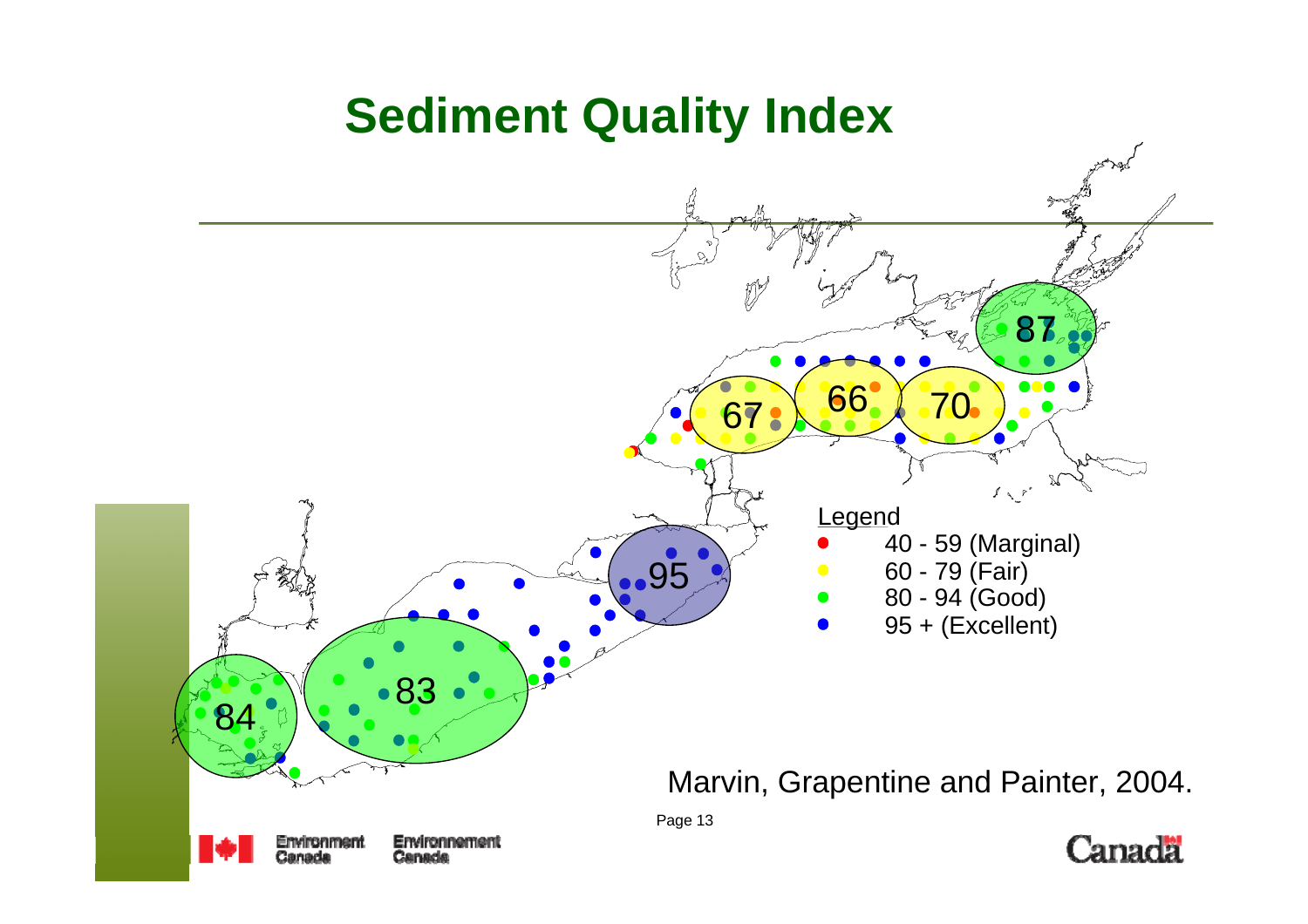#### **III. Decision-making Framework**



#### **CANADA-ONTARIO DECISION-MAKING FRAMEWORK** FOR ASSESSMENT OF GREAT LAKES CONTAMINATED SEDIMENT



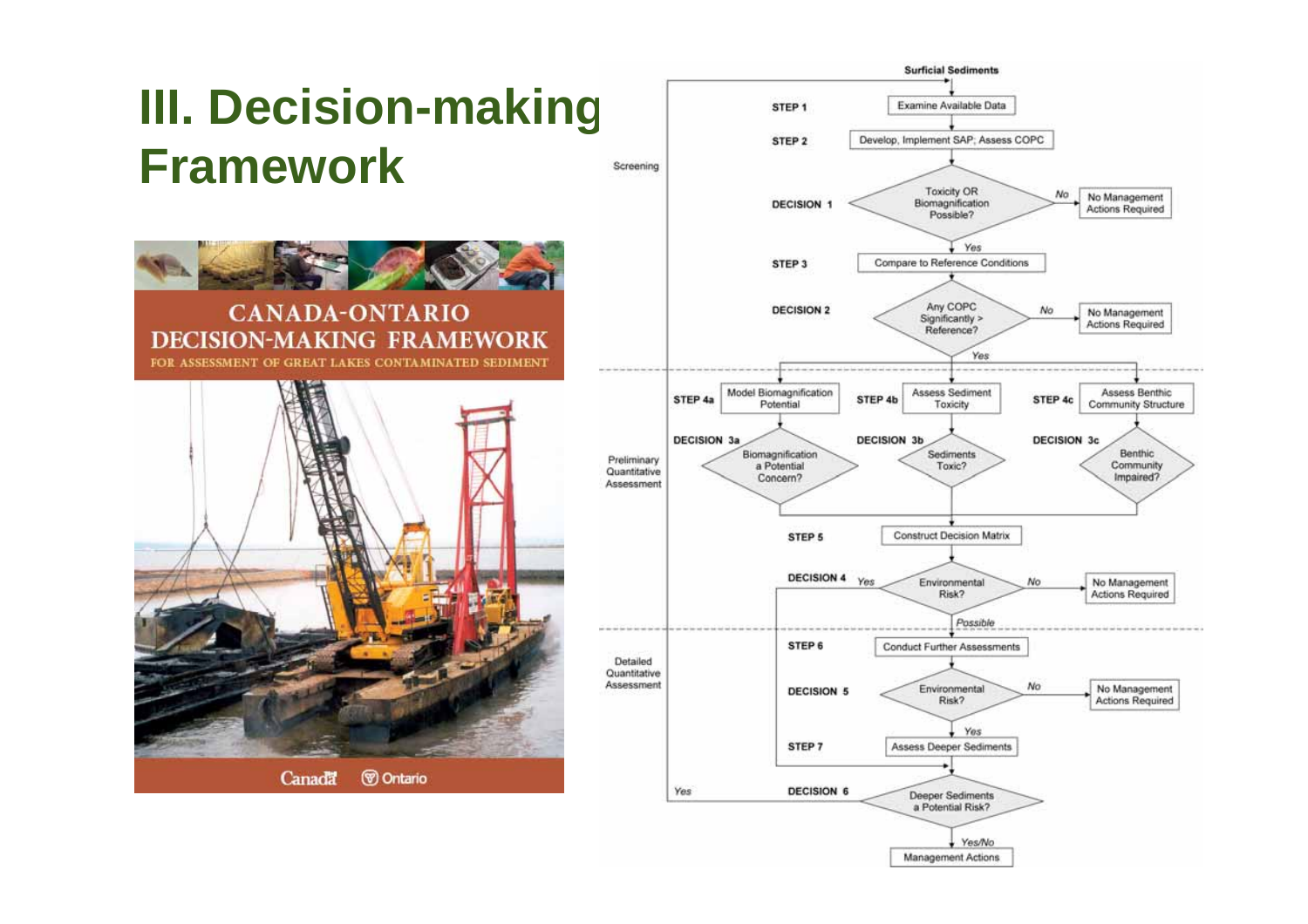#### **Full Decision Matrix**

- **16 possible overall outcome scenarios ( & not distinct)**
- **guidance provided for further assessment to address uncertainty**
- **determination of significant potential for biomagnification () requires further assessment**

| SCENARIO | <b>BULK SEDIMENT</b><br>CHEMISTRY | OVERALL<br>Toxicity <sup>1</sup> | BENTHOS<br>ALTERATION <sup>2</sup> | BIOMAGNIFICATION<br>POTENTIAL <sup>3</sup> | ASSESSMENT                                                                                                                                          |
|----------|-----------------------------------|----------------------------------|------------------------------------|--------------------------------------------|-----------------------------------------------------------------------------------------------------------------------------------------------------|
| 1        | п                                 | п                                | □                                  | п                                          | No further actions needed                                                                                                                           |
| 2        | $\blacksquare$ - $\blacksquare$   | □                                | $\Box$                             | $\Box$                                     | No further actions needed                                                                                                                           |
| 3        | O                                 | П.                               | N - O                              | П                                          | Determine reason(s) for<br>benthos alteration (Section<br>5.3                                                                                       |
| 4        | □                                 | $\blacksquare$ - $\blacksquare$  | □                                  | $\Box$                                     | Determine reason(s) for<br>sediment toxicity (Section 5.3)                                                                                          |
| 5        | □                                 | □                                | □                                  | о                                          | Fully assess risk of<br>biomagnification (Section 4.3)                                                                                              |
| 6        | N - O                             | N - O                            | п                                  | п                                          | Determine reason(s) for<br>sediment toxicity (Section 5.3)                                                                                          |
| 7        | п                                 | п                                | N - O                              | о                                          | Determine reason(s) for<br>benthos alteration (Section<br>5.3) and fully assess risk of<br>biomagnification (Section 4.3)                           |
| 8        | $\blacksquare$ - $\blacksquare$   | П                                | $\blacksquare$ - $\blacksquare$    | П                                          | Determine reason(s) for<br>benthos alteration (Section<br>5.3)                                                                                      |
| 9        | 8 - C                             | □                                | □                                  | о                                          | Fully assess risk of<br>biomagnification (Section 4.3)                                                                                              |
| 10       | $\blacksquare$ - $\blacksquare$   | N - O                            | п                                  | о                                          | Determine reason(s)for<br>sediment toxicity (Section<br>5.3) and fully assess risk of<br>biomagnification (Section 4.3)                             |
| 11       | M - O                             | $\Box$                           | $\blacksquare$ - $\blacksquare$    | о                                          | Determine reason(s) for<br>benthos alteration (Section<br>5.3) and fully assess risk of<br>biomagnification (Section 4.3)                           |
| 12       | □                                 | N - O                            | п                                  | о                                          | Determine reason(s) for<br>sediment toxicity (Section<br>5.3) and fully assess risk of<br>biomagnification (Section 4.3)                            |
| 13       | П                                 | M - O                            | M - O                              | П                                          | Determine reason(s) for<br>sediment toxicity and<br>benthos alteration <sup>2</sup> (Section<br>531                                                 |
| 14       | П                                 | N - O                            | $\blacksquare$ - $\blacksquare$    | o                                          | Determine reason(s) for<br>sediment toxicity and<br>benthos alteration (Section<br>5.3), and fully assess risk of<br>biomagnification (Section 4.3) |
| 15       | $\blacksquare$ - $\blacksquare$   | $\blacksquare$ - $\blacksquare$  | $\blacksquare$ - $\blacksquare$    | □                                          | Management actions<br>required <sup>4</sup>                                                                                                         |
| 16       | $\blacksquare$ - $\blacksquare$   | M - O                            | $\blacksquare$ – $\blacksquare$    | о                                          | Management actions<br>required <sup>4</sup>                                                                                                         |

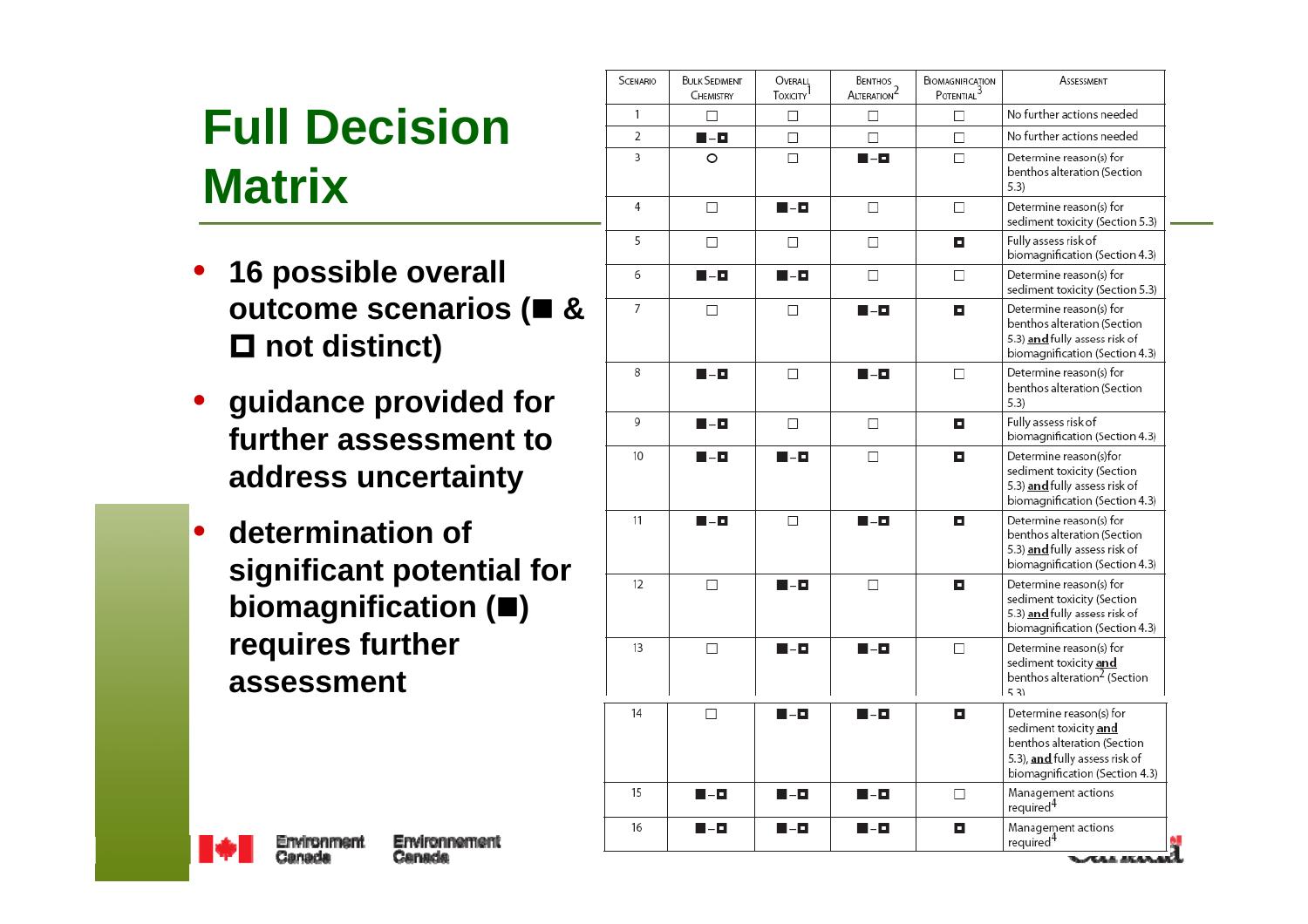



- Reference Condition Approach
- Reference sites: minimal impacts by human use
	- different geographic regions and stream sizes
	- Web accessible database
- sites suspected of being impaired are sampled and analysed
	- Training available
- Differences between organisms found at the reference and test sites quantify the degree of impairment at the test sites



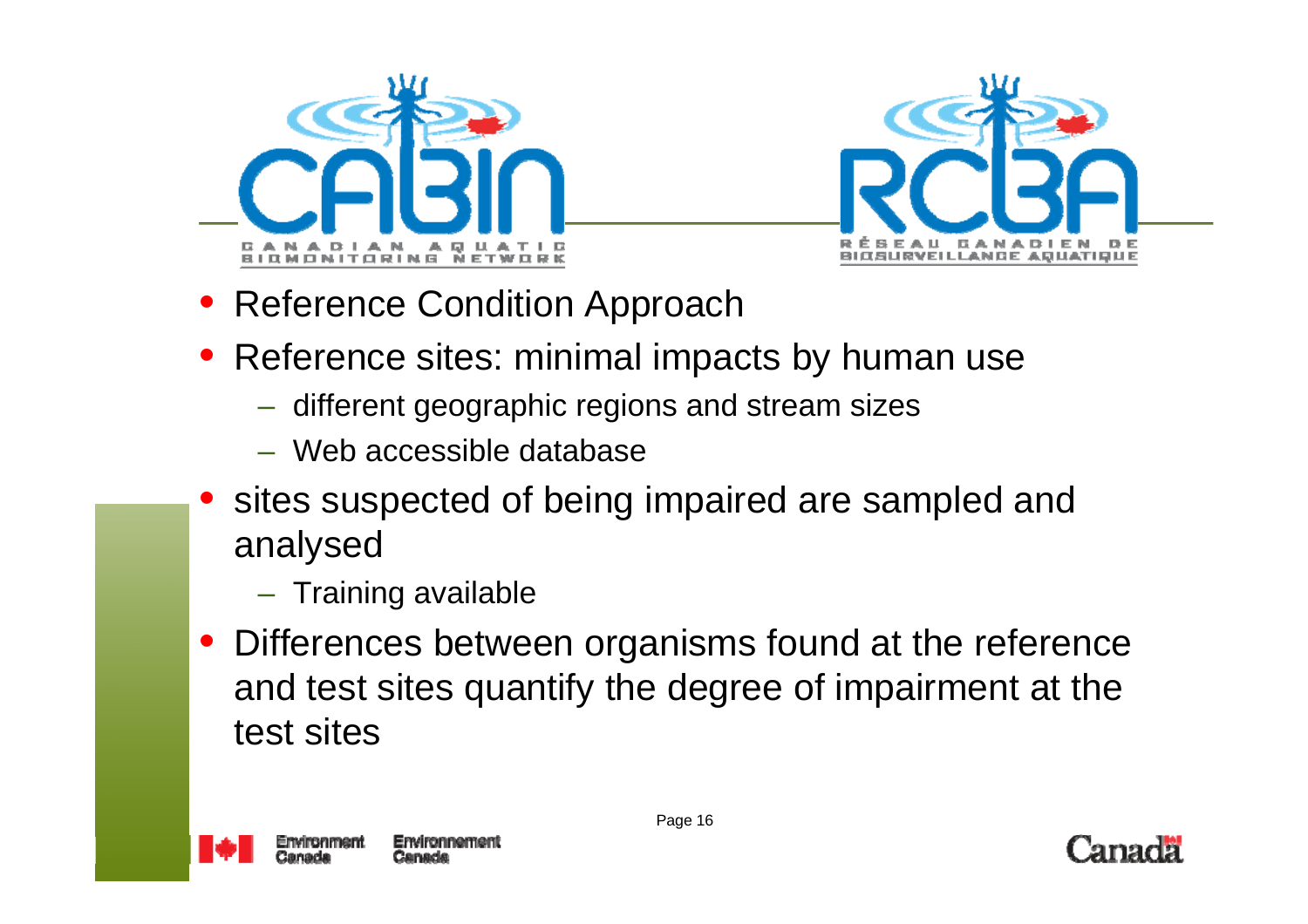# **Summary**

- Interest in sediment quality issues is gaining momentum in Canada
	- New and revised programs
	- Chemical and biological components are recognised
- Need to better integrate programs
	- Define sediment quality goals
	- Provide consistent advice regarding sediment assessment tools
	- Provide common sampling guidance
	- Avoid duplicate research